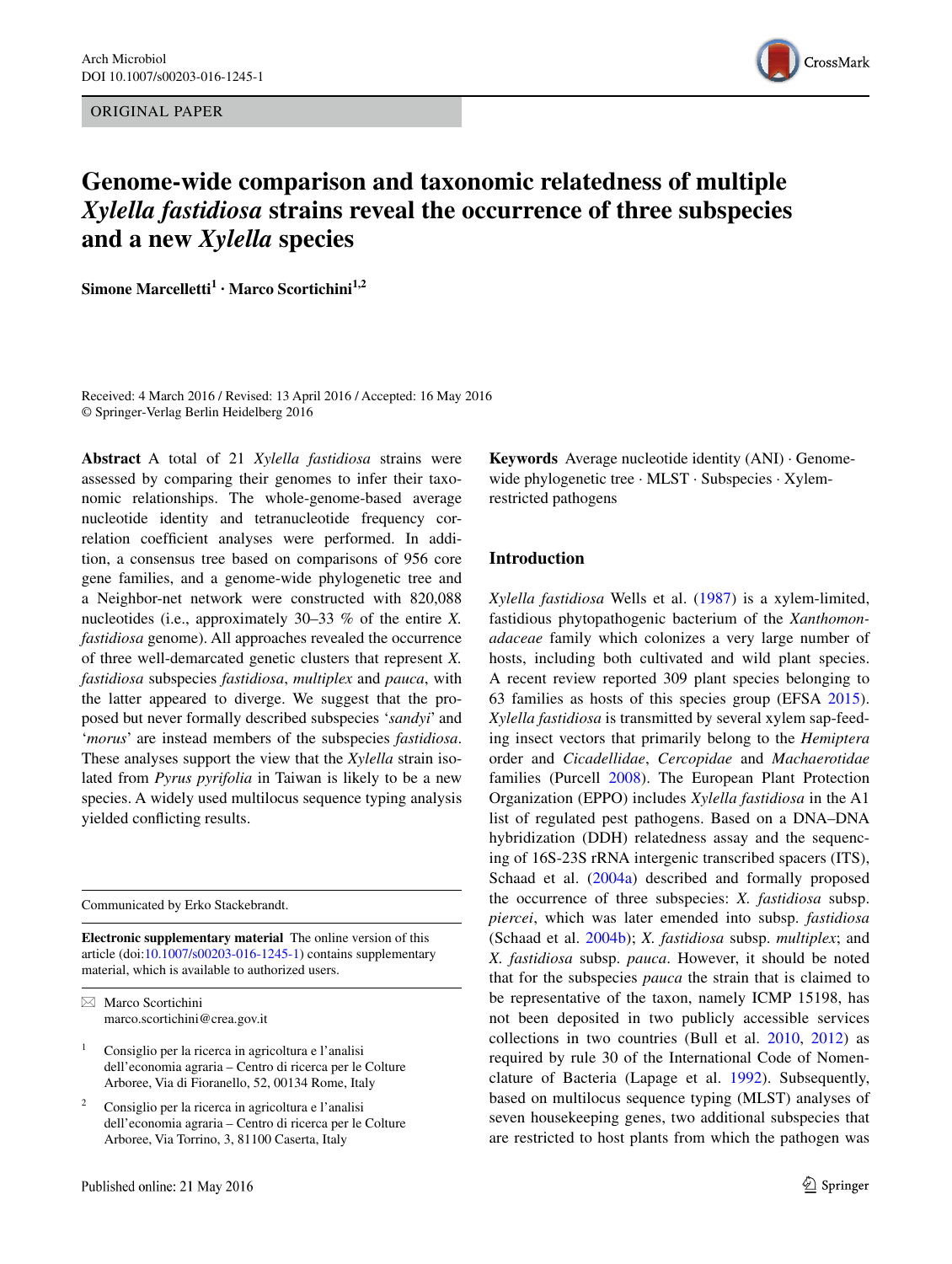originally isolated, i.e., *X. f.* subsp. '*sandyi*' isolated from *Nerium oleander* and *X. f*. subsp. '*morus*' isolated from *Morus alba*, have also been proposed but not formally described (Scally et al. [2005;](#page-8-4) Nunney et al. [2014](#page-8-5); Almeida and Nunney [2015\)](#page-7-2).

Recently, a *X. fastidiosa* strain belonging to the subsp. *pauca*, namely CoDiRO, was found to be associated with the 'olive quick decline syndrome' and is causing severe damage (i.e., twig and branch wilting and plant death) in cultivated olive (*Olea europea*) trees in the province of Lecce (Apulia region, Southern Italy) (Loconsole et al. [2014](#page-8-6); Cariddi et al. [2014](#page-7-3)). Additionally, *X. fastidiosa* subsp. *multiplex* has recently been reported to be associated with the decline of the ornamental shrub *Polygala myrtifolia* in some locations of southern France (i.e., Southern Corsica and the Maritime Alps) (EPPO [2015](#page-8-7)). The rapid emergence of this regulated phytopathogen in Southern Europe has not previously been reported, and this imposes the application of rapid and reliable detection techniques to prevent the further introduction of latently infected plant material. Within this framework, knowledge of the basic taxonomy and population structure of the pathogen is fundamental for the development of an efficient detection and prevention protocol.

The incorporation of genomic data into bacterial taxonomies and systematic procedures has recently greatly contributed to the advancement of such disciplines (Thompson et al. [2013](#page-9-2), 2015; Chun and Rainey [2014](#page-8-8); Kim et al. [2014;](#page-8-9) Ramasamy et al. [2014\)](#page-8-10). Regarding phytopathogenic bacteria, this approach has contributed to the clarification of the taxonomic relationships among phytopathogenic *Pseudomonas* species (Scortichini et al. [2013](#page-9-3); Marcelletti and Scortichini [2014](#page-8-11), [2015\)](#page-8-12). In the present study, we retrieved complete and draft genomes of 21 *X. fastidiosa* strains isolated from 13 plant species that are cultivated on all the continents in which the pathogen has been reported. To infer the taxonomic relationships of these strains using these data, we performed the following analyses: a) a genome-wide phylogenetic tree (Lerat et al. [2003\)](#page-8-13) and Neighbor-net network analysis (Huson and Bryant [2006\)](#page-8-14) using 820,088 nucleotides (i.e., approximately 30–33 % of the entire genome); b) a consensus tree was created with 956 gene sequence alignments of the *X. fastidiosa* core genome (Huson and Bryant [2006\)](#page-8-14); c) genome-wide-based average nucleotide identity (ANI) and tetranucleotide frequency correlation coefficient (TETRA) analyses (Konstantinidis and Tiedje [2005](#page-8-15); Goris et al. [2007](#page-8-16)); and d) an MLST analysis (Maiden et al. [1998](#page-8-17)) with seven housekeeping genes that are currently used to type *X. fastidiosa* strains.

#### **Materials and methods**

## **Genome‑wide phylogenetic and consensus trees and split Neighbor‑net network**

A data set containing ortholog alignment was prepared using a multistep procedure based on several ad hoc PERL scripts. First, the predicted protein sequences of all genomes were analyzed for the identification superfamilies of homologs by a procedure based on reciprocal smallest distance algorithm (Wall et al. [2003](#page-9-4)). Subsequent application of the branch clustering algorithm BranchClust (Poptsova and Gogarten [2007](#page-8-18)) allowed delineation of families of orthologs within superfamilies containing one or more paralogous gene families. The gene families selection of the *X. fastidiosa* core genome was obtained as described by Marcelletti and Scortichini ([2015\)](#page-8-12). For the *X. fastidiosa* strains CFBP 8072 and 8073 (Jacques et al. [2015](#page-8-19)), annotation was performed by the RAST server [\(http://rast.nmpdr.org/\)](http://rast.nmpdr.org/) (Aziz et al. [2008\)](#page-7-4), which utilized GeneMark, Glimmer and tRNAscan-SE searches. In total, 956 gene sequence alignments, spanning 820,088 nucleotide sites, were selected for building the phylogenetic and the consensus trees. For the latter, the trees from each individual DNA sequence alignment were obtained by recursively running PhyML using LC as a substitution model and nearest neighbor interchange (NNI) for the tree topology estimate. From the 956 gene sequence alignment ML trees, a consensus tree was obtained with Splits Tree4 software (http/[/www.splitstree.](http://www.splitstree.org) [org](http://www.splitstree.org)), using a mean network construction (Huson and Bryant [2006\)](#page-8-14). In addition, with the 820,088 nucleotides, a Neighbor-net network was obtained with Splits Tree4 software (Huson and Bryant [2006](#page-8-14)). The gene sequences were concatenated to obtain a single large alignment that was submitted to Neighbor-net network analysis with Splits Tree4 using the neighbor-joining (NJ) algorithm with the Hamming distance method. Bootstrap analysis with 1.000 replications was performed by using the same software. *X. o.* pv. *oryzae* KACC 10331 was used as outgroup.

## **Average nucleotide identity (ANI) and tetranucleotide frequency correlation coefficients (TETRA)**

To further evaluate the taxonomic relationships of 21 strains, previously classified as *Xylella fastidiosa* (Table [1](#page-2-0)), the whole-genome-based average nucleotide identity (ANI) and the tetranucleotide frequency correlation coefficients (TETRA) analyses were performed (Konstantinidis and Tiedje [2005;](#page-8-15) Goris et al. [2007\)](#page-8-16). The genome data from *X. fastidiosa* strains were downloaded from the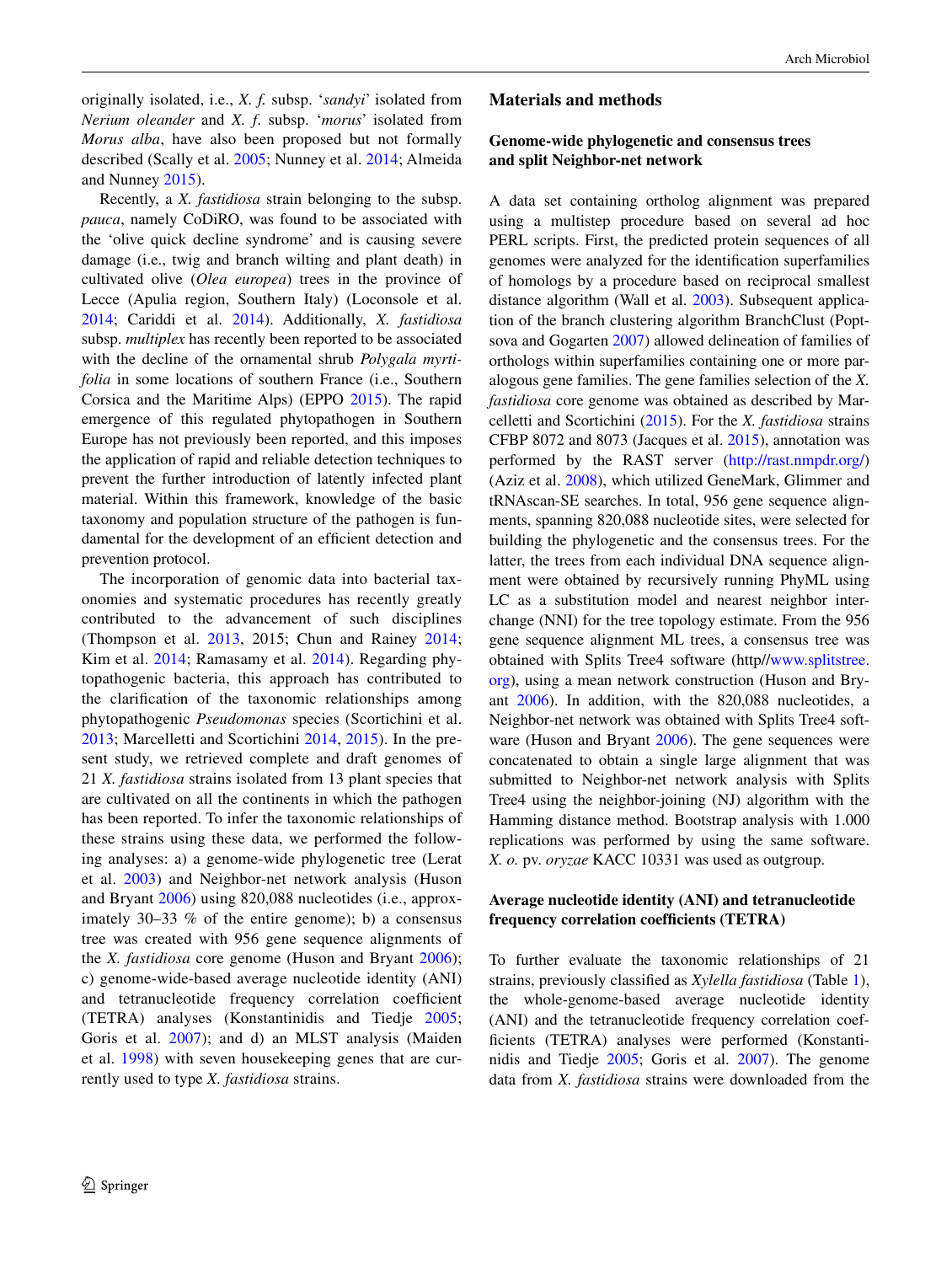| Strain                                                         | Host plant            | Geographical origin<br>Accession number |                            | $%$ GC | Genome length |
|----------------------------------------------------------------|-----------------------|-----------------------------------------|----------------------------|--------|---------------|
| ATCC 35879*<br>$=$ DSM 10026<br>$=LMG$ 17159<br>$=$ ICMP 15177 | Vitis vinifera        | USA (Florida)                           | JQAP01000000 (WGS Project) | 51.8   | 2,522,328     |
| Temecula 1                                                     | Vitis vinifera        | USA (California)                        | GCA 000007245.1 (GenBank)  | 51.8   | 2,521,148     |
| GB514                                                          | Vitis vinifera        | USA (Texas)                             | GCA 000148405.1 (GenBank)  | 51.8   | 2,517,383     |
| Dixon<br>$=$ ATCC 700965                                       | Prunus amygdalus      | USA (California)                        | AAAL02000000 (WGS project) | 52.0   | 2,622,287     |
| M12                                                            | Prunus amygdalus      | USA (California)                        | GCA 000019325.1 (GenBank)  | 51.9   | 2,475,130     |
| M23                                                            | Prunus amygdalus      | USA (California)                        | GCA_000019765.1 (GenBank)  | 51.7   | 2,573,987     |
| <b>MUL0034</b>                                                 | Morus alba            | USA (California)                        | GCA 000698825.1 (GenBank)  | 51.9   | 2,666,577     |
| Mul-MD                                                         | Morus alba            | USA (Maryland)                          | AXDP00000000 (WGS Project) | 51.6   | 2,520,555     |
| Griffin-1                                                      | Ouercus rubra         | USA (Georgia)                           | AVGA00000000 (WGS Project) | 51.7   | 2,387,314     |
| EB92-1                                                         | Sambucus canadensis   | USA (Florida)                           | AFDJ01000000 (WGS Project) | 51.5   | 2,475,426     |
| Sy-Va                                                          | Platanus occidentalis | USA (Virginia)                          | JMHP00000000 (WGS Project) | 51.6   | 2,475,880     |
| Ann $1$                                                        | Nerium oleander       | USA (California)                        | GCA 000698805.1 (GenBank)  | 52.1   | 2,780,908     |
| ATCC35871*<br>$=LMG$ 9063<br>$=$ ICMP 15199                    | Prunus salicina       | USA (Georgia)                           | AUAJ01000000 (WGS Project) | 51.7   | 2,413,091     |
| 9a5c                                                           | Citrus sinensis       | Brazil (Sao Paulo)                      | GCA 000006725.1 (GenBank)  | 52.6   | 2,731,748     |
| 32                                                             | Coffea arabica        | Brazil (Sao Paulo)                      | AWYH00000000 (WGS Project) | 52.5   | 2,607,546     |
| 6c                                                             | Coffea arabica        | Brazil (Sao Paulo)                      | AXBS00000000 (WGS Project) | 52.4   | 2,606,002     |
| CO <sub>33</sub>                                               | Coffea arabica        | Costa Rica-Italy                        | LJZW00000000 (WGS Project) | 51.7   | 2,681,926     |
| <b>CFBP 8072</b>                                               | Coffea arabica        | Ecuador-France                          | LKDK00000000 (WGS Project) | 51.9   | 2,496,662     |
| <b>CFBP 8073</b>                                               | Coffea canephora      | Mexico-France                           | LKES00000000 (WGS Project) | 51.6   | 2,582,150     |
| CoDiRO                                                         | Olea europea          | Italy (Apulia)                          | JUJW01000000 (WGS Project) | 52.0   | 2,542,932     |
| <b>PLS 229</b>                                                 | Pyrus pyrifolia       | Taiwan                                  | JDSQ00000000 (WGS Project) | 53.0   | 2,733,013     |

<span id="page-2-0"></span>

|  | Table 1 List of Xylella fastidiosa strains used in this study, their strain code, genome accession number and $G+C$ percentage content |  |
|--|----------------------------------------------------------------------------------------------------------------------------------------|--|
|  |                                                                                                                                        |  |

The strains CO33, CFBP 8072 and CFBP 8073 have been intercepted in Italy and France, respectively, from *Coffea* spp. cultivated in Central America

\* Subspecies type strain

National Center of Biotechnology Information (NCBI) (see Table [1](#page-2-0)). The analyses of sequences for the determination of their relatedness according to ANI and TETRA were performed with the software JSpecies (Richter and Rosselló-Móra [2009\)](#page-8-20). ANI was calculated using algorithms obtained with the data structure named suffix tree and the BLASTN software (Altschul et al. [1997](#page-7-5)). TETRA was used as an alignment-free genomic similarity index as oligonucleotide frequencies carry a species-specific signal (Richter and Rosselló-Móra [2009\)](#page-8-20). *Xanthomonas oryzae* pv. *oryzae* KACC 10331 was used as outgroup.

## **Multilocus sequence typing (MLST) analysis and recombination assessment**

To compare the results obtained by means of the genomewide assessments with a commonly used approach to type *X. fastidiosa* strains, a multilocus sequence typing (MLST) analysis was also carried out. The maximum likelihood (ML) analysis was performed with nucleotide sequences using seven housekeeping genes (*gltT, holC, lacF, leuA, nuoL, petC, rfbD*) commonly used for the *X. fastidiosa* typing (Scally et al. [2005\)](#page-8-4), for a total of 6021 nucleotides. ML analysis was inferred with PhyML version 3.0 (Guindon and Gascuel [2003\)](#page-8-21), with 1000 bootstrap replicates. To select the best-fit model for ML, we used a phymltest procedure implemented in the R package APE (Paradis et al. [2004](#page-8-22)), and JC69 was used as best nucleotide model for nucleotide. The tree was visualized using FigTree software, version 1.1.2 ([http://tree.bio.ed.ac.uk/software/](http://tree.bio.ed.ac.uk/software/figtree/) [figtree/\)](http://tree.bio.ed.ac.uk/software/figtree/). *X. o.* pv. *oryzae* KACC 10331 was used as outgroup. To investigate homologous recombination within *X. fastidiosa* strains, with the seven housekeeping genes assessed by means of MLST, a recombination network analysis was performed by using Splits Tree4 software. In such evolutionary networks, reticulation indicates possible events of recombination among strains (Huson and Bryant [2006](#page-8-14)).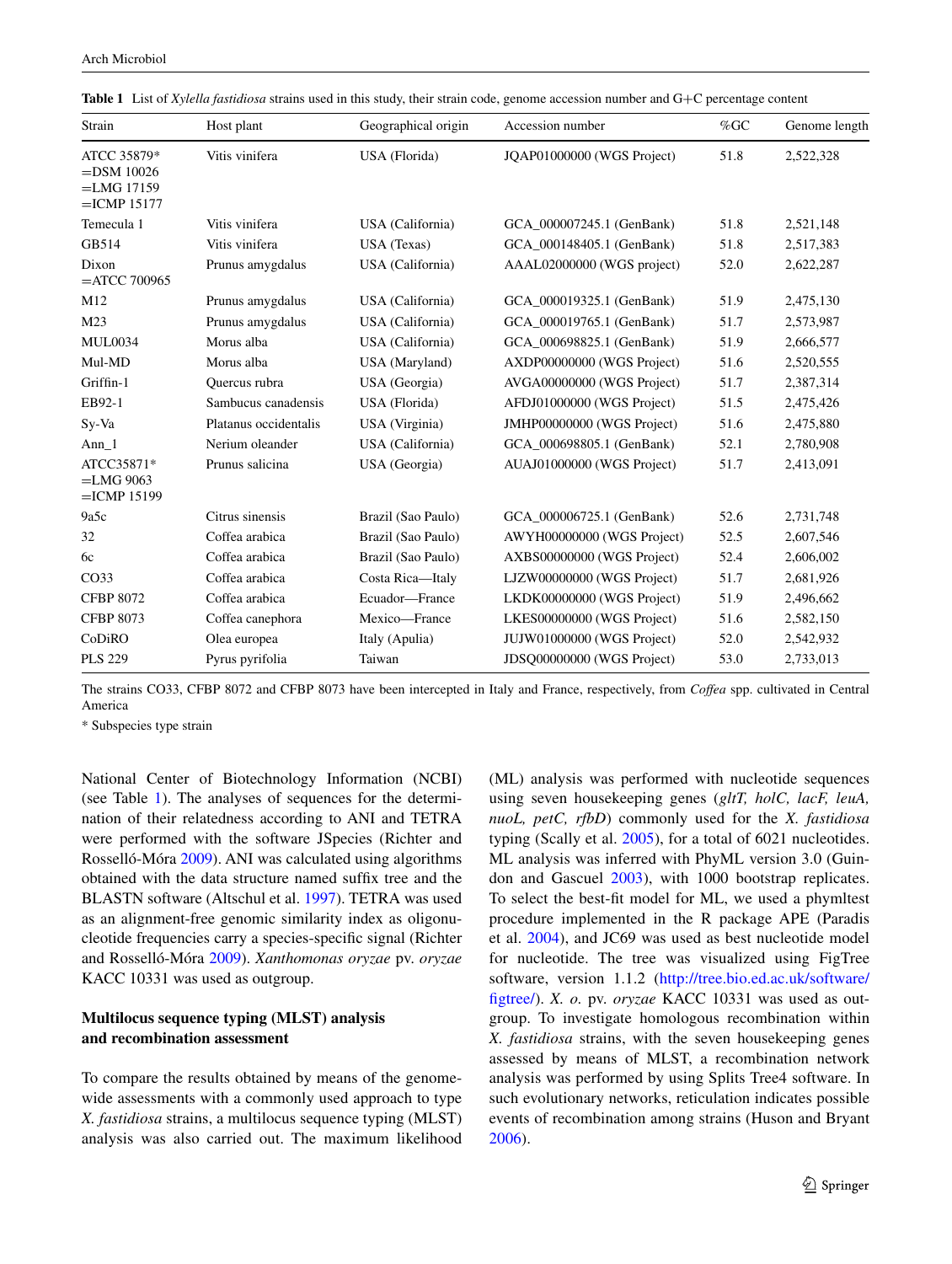### **Results**

# **Genome‑wide phylogenetic and consensus trees, and split Neighbor‑net network**

The genome-wide phylogenetic tree (Fig. [1](#page-3-0)), the Neighbor-net network (Fig. [2\)](#page-4-0), both constructed with 820,088 nucleotides, and the consensus tree with a cutoff value of 0.30 and based on 956 trees retrieved from the core genome of *X. fastidiosa* (Fig. [3](#page-5-0)) clearly revealed the robust occurrence of three distinct genetic clusters within *X. fastidiosa* that corresponded to subspecies *fastidiosa*, *multiplex* and *pauca.* Additionally, an evident divergence of the strain PLS 229, which was isolated in Taiwan from *P. pyrifolia*, was observed. Within the subspecies *fastidiosa*, the three strains isolated from *Vitis vinifera* and the strains obtained from *Sambucus canadensis* and *Prunus amygdalus* exhibited lower genetic divergence compared with the other strains of this subspecies. Interestingly, both the trees and the Neighbor-net network suggest that the five strains belonging to the subspecies *pauca* appeared to have diverged from the *X. fastidiosa* strains of the other two subspecies (Figs. [1,](#page-3-0) [2](#page-4-0), [3](#page-5-0)).

# **Average nucleotide identity (ANI) and tetranucleotide frequency correlation coefficients (TETRA), GC content**

The 21 *X. fastidiosa* strains were also cross-compared to determine their sequence similarities. The ANI value calculations and the TETRA analyses are shown in Fig. [4](#page-5-1) and Tables S1 and S2. With the exception of PLS 229, the other 20 strains exhibited ANI values that ranged from 95.69 to 99.98 %. The five strains classified as *pauca* as inferred by the genome-wide phylogenetic and consensus tree approaches, exhibited ANI values between 95.69 and 96.63 % when compared with subspecies *fastidiosa* and *multiplex*. The ANI values for the subspecies *fastidiosa* and *multiplex* ranged from 97.82 to 99.93 %, and from 99.29 to 99.95 %, respectively. The GC content (i.e., percentage) of the three *X. fastidiosa* subspecies showed different ranges: from 51.5 to 52.1 % in subsp. *fastidiosa*; from 51.6 to 52.0 % in subsp. *multiplex*; and from 51.9 to 52.6 % in subsp. *pauca*. Notably, the ANI values for PLS 229 relative to the other strains ranged from 83.56 to 83.96 %. This strain also exhibited a GC content that was higher (i.e., 53.0 %) than those of the other *X. fastidiosa* strains (Table [1\)](#page-2-0).

#### **MLST and recombination analyses**

The MLST analysis revealed the occurrence of genetic clusters that partially corresponded to the three subspecies, also highlighting the distinct nature of PLS 222 (Fig. S1). Two strains isolated from *Morus alba* that were included in the *fastidiosa* subspecies according to the genome-wide analyses were placed in the *multiplex* subspecies as diverging cluster based on the MLST analysis. The recombination networks performed with seven housekeeping genes



<span id="page-3-0"></span>**Fig. 1** Genome-wide phylogenetic tree as obtained from 820.088 nucleotides (i.e., about 30–33 % of the *Xylella fastidiosa* genome) showing the phylogenetic relationships among 21 *Xylella fastidi-* *osa* strains. Bootstrap values are shown at the nodes. Strain legend is shown in Table [1.](#page-2-0) *Xanthomonas oryzae* pv. *oryzae* KACC 10331 was included as outgroup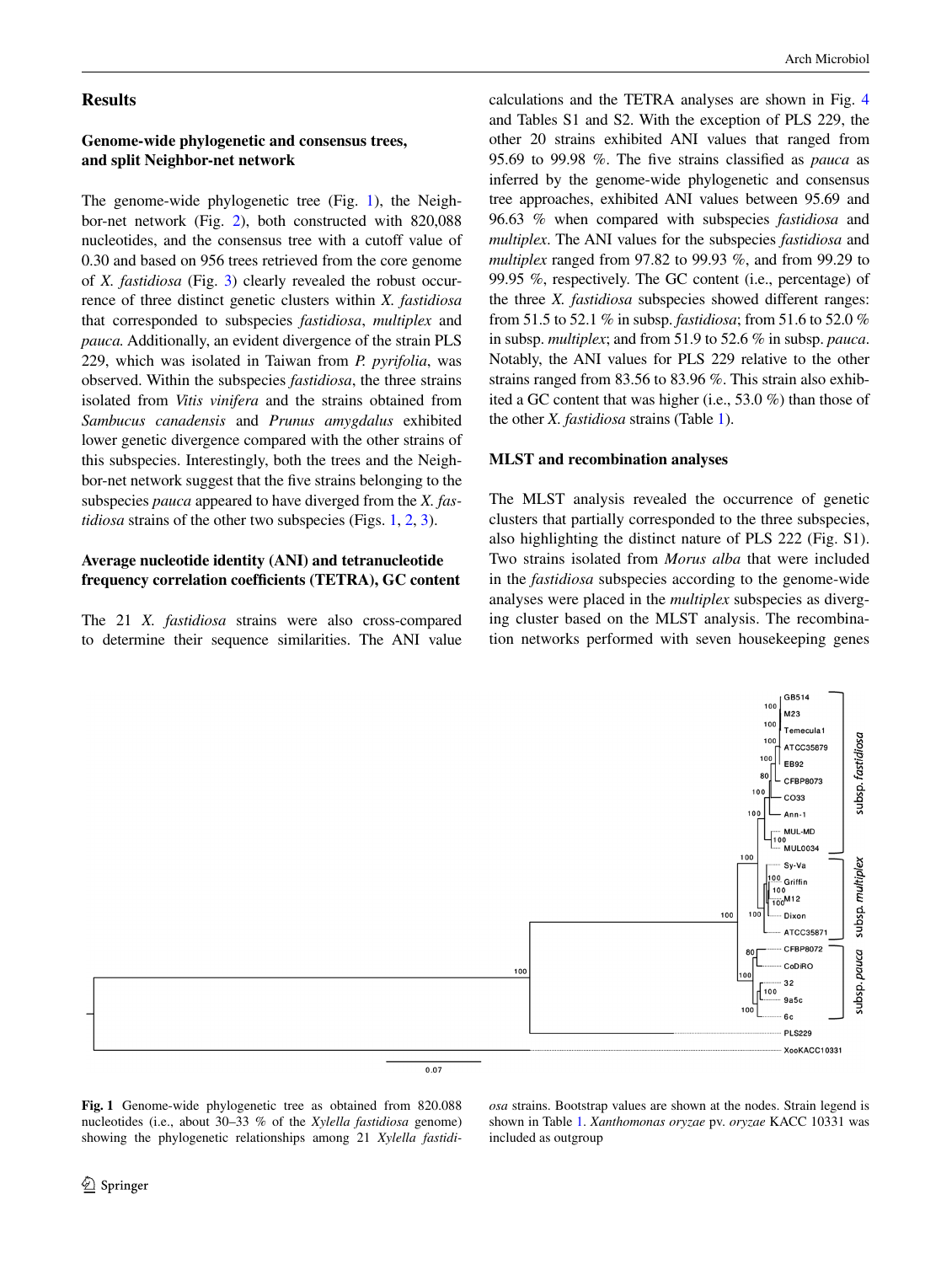

<span id="page-4-0"></span>**Fig. 2** Neighbor-net network as obtained from 820.088 nucleotides (i.e., about 30–33 % of the *Xylella fastidiosa* genome) and regarding 21 *Xylella fastidiosa* strains. Bootstrap values are shown at the nodes.

identified strong signs of recombination events within the *X. fastidiosa* strains in each of the genes assessed here (Figs. S2–S8). Note that each gene showed a different grouping of the *X. fastidiosa* strains.

## **Discussion**

By applying different taxonomic approaches to 21 *X. fastidiosa* strains, this study clearly demonstrated the occurrence of three distinct genetic clusters within this species. Additionally, our analyses also highlighted the presence of one clearly distinct strain, i.e., PLS 229, which was isolated in Taiwan from *Pyrus pyrifolia* (Leu and Su [1993;](#page-8-23) Su et al. [2014](#page-9-5)). The three clusters matched with the three subspecies proposed and described by Schaad et al. ([2004a](#page-8-2), [b](#page-9-1)), namely *fastidiosa*, *multiplex* and *pauca*. In the present study, we included only two of the three type strains of the subspecies used by these authors, i.e., ATCC 35879 and ATCC 35871 for *fastidiosa* and *multiplex*, respectively, because the *pauca* type strain ICMP 15198 has not yet been sequenced.

According to Staley and Krieg [\(1984](#page-9-6)), a subspecies is 'based on minor but consistent phenotypic variations

Strain legend is shown in Table [1](#page-2-0). *Xanthomonas oryzae* pv. *oryzae* KACC 10331 was included as outgroup

within the species or on genetically determined clusters of strains within the species.'. Additionally, Wayne et al. [\(1987](#page-9-7)) stated that 'subspecies designation can be used for genetically close organism that diverge in phenotype.' Concerning two pathogenic species such as *Pasteurella multocida* and *Actinobacillus equuli*, Christensen et al. ([2007\)](#page-7-6) stressed that 'phenotypic cohesion between subspecies and related species must be fully documented as well as association with particular disease and host.' In addition to different DDH values Schaad et al. [\(2004a\)](#page-8-2) found some differences between the three *X. fastidiosa* subspecies in terms their growth on a bacterial culture medium and in their sensitivity to penicillin and carbencillin, and host ranges. For these reasons, the designation of the three subspecies, which is based on current opinion and was confirmed in the present study, appears to be correct.

Schaad et al. [\(2004a\)](#page-8-2) circumscribed the three subspecies by applying DDH and 16S-23S ITS sequencing assays. ANI and TETRA analyses have been found to correlate well with DDH, and ANI values of 95–96 % have been demonstrated to be equivalent to the 70 % DDH threshold, i.e., the value of the bacterial species boundary (Goris et al. [2007](#page-8-16); Richter and Rosselló-Móra [2009](#page-8-20)). Therefore, this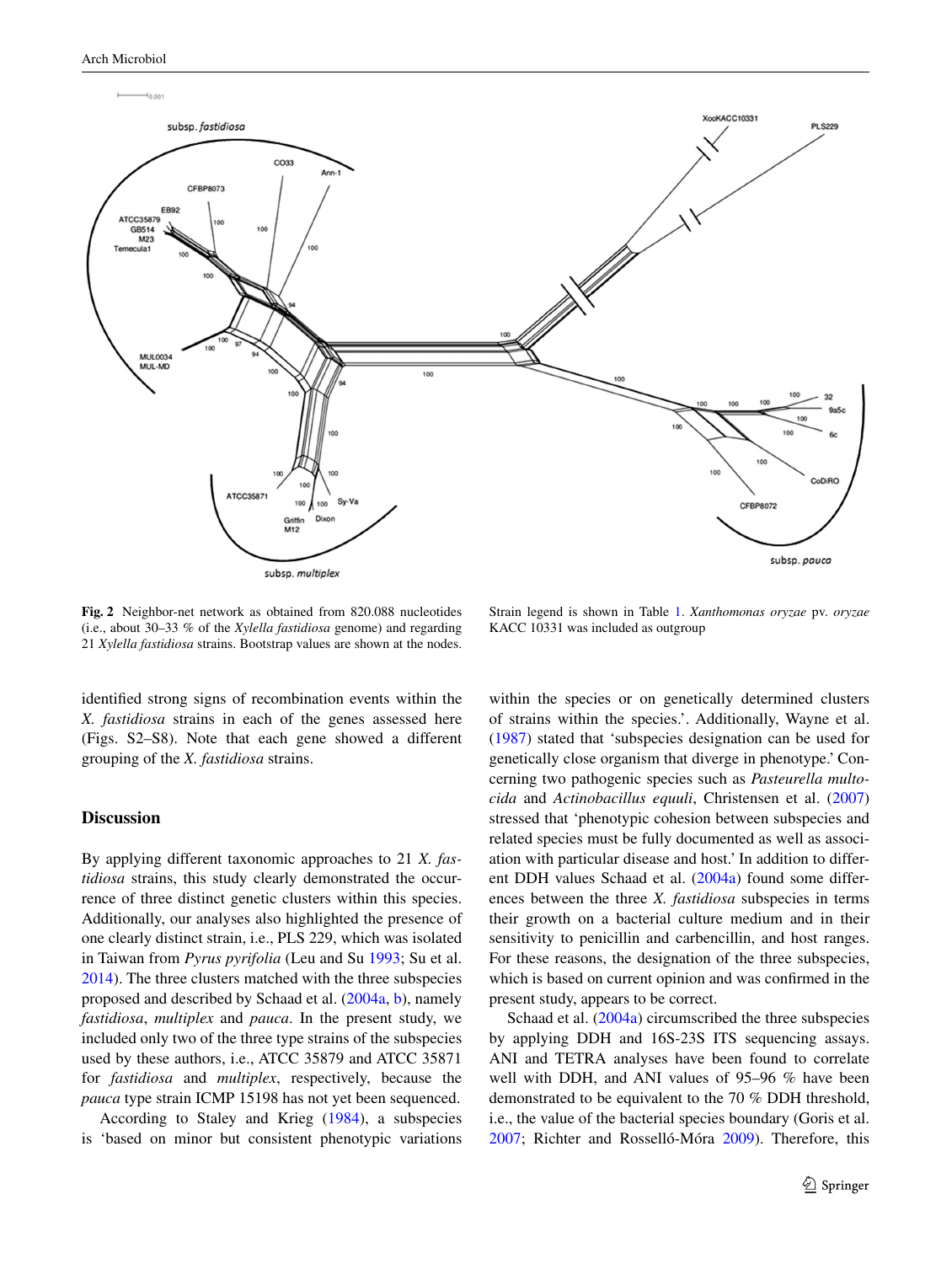

<span id="page-5-0"></span>**Fig. 3** Consensus tree as obtained from 956 gene sequence alignment of 21 *Xylella fastidiosa* strains. The *scale bar* indicates the number of substitution per nucleotide position. Strain legend is shown in Table [1.](#page-2-0) *Xanthomonas oryzae* pv. *oryzae* KACC 10331 was included as outgroup

<span id="page-5-1"></span>

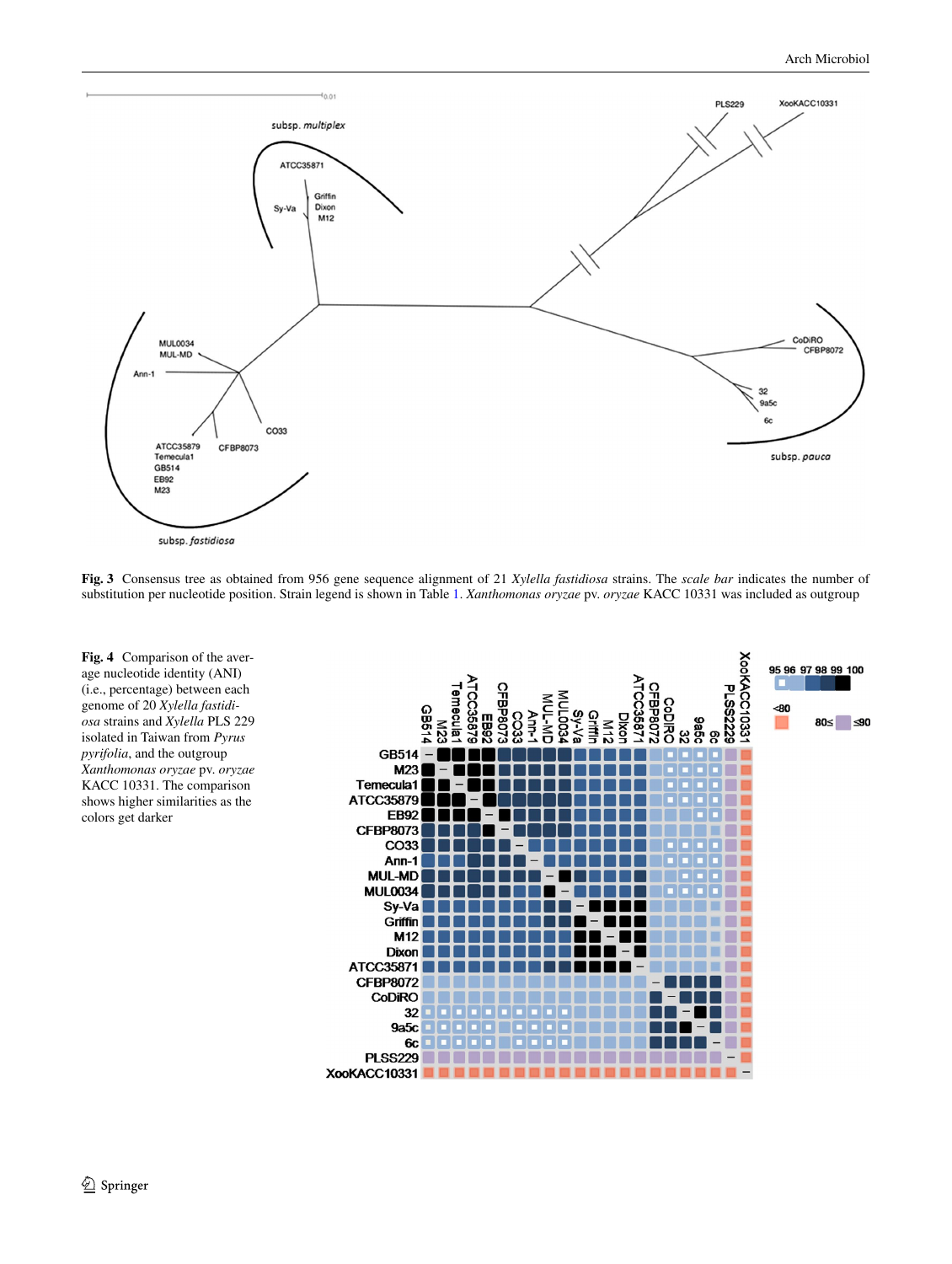new approach has been proposed as a substitute for DDH in species demarcation (Richter and Rosselló-Móra [2009](#page-8-20)). When compared with the other 20 *X. fastidiosa* strains, the PLS 229 strain exhibited ANI values ranging from 83.56 to 83.95 %. This difference was confirmed by other taxonomic approaches used here. Indeed, in all of the dendrograms, this strain was found to be strongly segregated from the 20 genuine *X. fastidiosa* strains. The combination of the present and previous results (Chen et al. [2014](#page-7-7)) strongly supports the notion that PLS 229 represents a novel *Xylella* species. The name *X. taiwanensis* has been proposed for this strain (Chen et al. [2014](#page-7-7)). However, a formal description is necessary to properly name and describe this new taxonomic entity. This finding also indicates that phytopathogenic xylem-restricted bacteria that are transmitted by xylem sap-feeding insects are present also on continents other than North and South America.

Interestingly, we also found that the five *X. fastidiosa* strains classified as *pauca* that were assessed here exhibited ANI values in between 95.69 and 96.63 % relative to the other strains, suggesting that this subspecies has diverged from the other two subspecies. This finding was also found by Barbosa et al. [\(2015](#page-7-8)). The present study does not support the proposal for subspecies '*sandyi*' and '*morus*' in contrast to the studies of Scally et al. ([2005\)](#page-8-4) and Nunney et al. [\(2014](#page-8-5)). Additionally, the MLST analyses involving seven housekeeping genes that are commonly used to type *X. fastidiosa* strains provided partially discrepant results that suggested the inclusion of the strains obtained from *M. alba* into the subspecies *multiplex*. These results strongly support the importance of delineating taxonomic relationships between bacterial strains using genome-wide approaches.

These findings do not exclude the possibility that *X. fastidiosa* strains of the three subspecies can exchange portions of their genomes that are involved in the colonization of and multiplication in new host plants. Indeed, it has been demonstrated that *X. fastidiosa* is naturally competent (Kung and Almeida [2011](#page-8-24)) and that prophage-like regions in the genome can exert relevant influences on genome differentiation (De Mello Varani et al. [2008](#page-8-25)). Additionally, the acquisition of large mobile genetic elements can contribute to the augmentation of the variability within this species as demonstrated for the *pauca* strains associated with citrus variegated chlorosis in Brazil (Da Silva et al. [2007\)](#page-8-26). Strong signals of gene recombination have been found also in the present study by assessing the seven MLST housekeeping genes by the recombination networks. For these reasons, we applied a more robust phylogenetic assay that has taken into consideration 956 gene families retrieved from the core genome of *X. fastidiosa*. Recently, such an approach has been used to elucidate γ-Proteobacteria (Lerat et al. [2003\)](#page-8-13) and *Xanthomonas* taxonomy (Rodriguez-R et al. [2012](#page-8-27)).

The introduction of new *X. fastidiosa* strains to new geographic areas and subsequent intrasubspecific genomic introgressions and recombination with endemic strains have been demonstrated to play a relevant roles in shifts in the host ranges of the pathogen and consequent occurrences of new crop diseases in those areas (Nunney et al. [2012,](#page-8-28) [2014](#page-8-5)). A relevant order of recombination between *X. fastidiosa* strains has been also detected in the present study. The *X. fastidiosa* subsp. *pauca* CoDiRO strain which is currently involved in the 'olive quick decline syndrome' in Apulia region appears to be different from the other *pauca* strains that have been isolated in Central and South America from *Citrus sinensis* and *Coffea arabica*. Genome sequencing revealed that this strain exhibited the greatest similarities with a *pauca* strain that was isolated in Central America (Giampetruzzi et al. [2015\)](#page-8-29) and is capable of infecting *N. oleander*, *C. arabica* and *Mangifera indica* (Digiaro and Valentini [2015](#page-8-30)). Other *X. fastidiosa* subsp. *pauca* strains infecting olive trees have been also detected in Argentina (Haelterman et al. [2015\)](#page-8-31) and isolated in Brazil, and the latter strain differs from the CoDiRO strain based on MLST analysis (Coletta-Filho et al. [2016](#page-8-32)).

In the *pauca* strains isolated from *C. sinensis* in Brazil, Da Silva et al. [\(2007](#page-8-26)) found some molecular markers that were previously unique to the *X. fastidiosa* strains isolated in North America from other host plants. The utilization of specific molecular marker(s) is fundamental for the procedures leading to *X. fastidiosa* strain identification (Guan et al. [2015](#page-8-33)). However, regarding the diagnostic procedures for quarantine protocols to be adopted, especially in the areas where the pathogen is not yet present, we suggest to develop detection techniques that are capable of discriminating *X. fastidiosa* strains at the subspecies level. This approach is required to precisely intercept a known subset of the genetic variability of the pathogen. Indeed, the utilization of a strain-specific marker or markers that are targeted to identify particular strains infecting just one plant host (e.g., *M. alba*) can lead to the unexpected contemporary interception of strains of other subspecies which infect another crop (e.g., *O. europea*) (Guan et al. [2015](#page-8-33)). This issue is putatively related to other, still unknown, interrelationships between other diagnostic markers that are common to taxonomically different strains of this pathogen, and this possibility can cause doubts (i.e., those related to false positive results) especially for asymptomatic plant material from new, unexpected, *X. fastidiosa* hosts (Jacques et al. [2015](#page-8-19)), as has been recently occurred in Southern Europe.

Subspecies description: The description of *X. fastidiosa* subspecies is based on the features provided by Schaad et al. ([2004a](#page-8-2)) and on the data obtained from the genomewide assessment of the present study. For the composition of bacterial culture media, see EPPO ([2004\)](#page-8-34). The list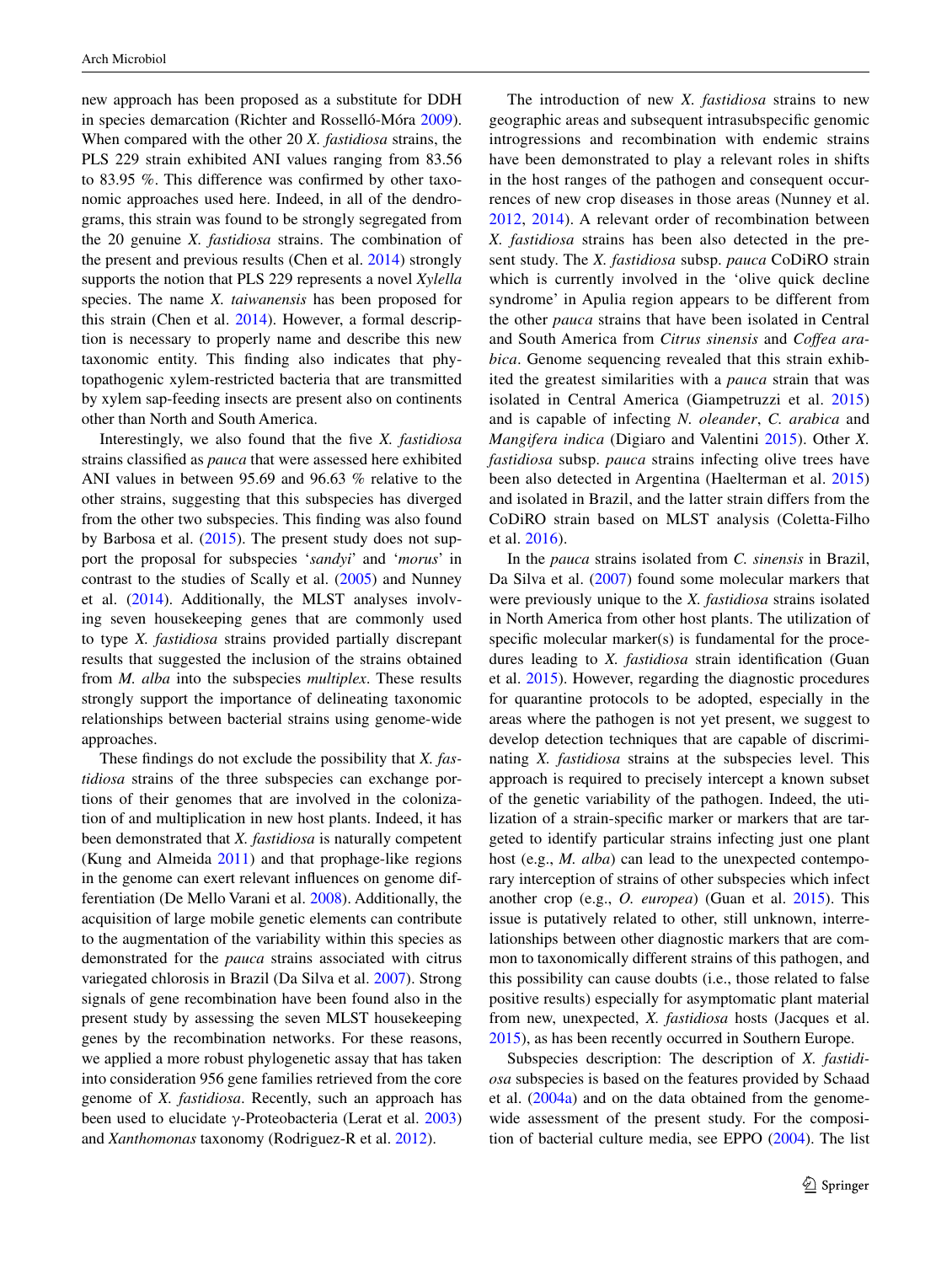of major *X. fastidiosa* host plants has been updated even though new hosts could be found in the future.

*Xylella fastidiosa* subsp. *fastidiosa* (fas.tid.i.o'sa. N.L. m. adj. fastidiosus, highly critical, referring to the nutritional fastidiousness of the organism). Strains of this subspecies grow on the following media: PD2, PW, BCYE and CS20. They are less resistant to carbencillin than *X. fastidiosa* subsp. *multiplex* and *pauca* strains. Serology differentiates *X. fastidiosa* subsp. *fastidiosa* from *X. fastidiosa* subsp. *multiplex* and *X. fastidiosa* subsp. *pauca*. This subspecies cause disease to grape (*Vitis vinifera* L.), almond (*Prunus amygdalus* L.), cherry (*Prunus avium* L.), alfalfa (*Medicago sativa* L.), coffee (*Coffea arabica* L. and *C. canephora* L.), oleander (*Nerium oleander* L.), maples (*Acer* spp.), American black elderberry (*Sambucus canadensis L.).* Due to a not restricted host specialization, other cultivated and wild plant species can be infected and/or colonized by strains of this subspecies. An average nucleotide identity (ANI) assessment indicates a genome similarity percentage within the subspecies *fastidiosa* strains ranging from 97.82 to 99.93 %. The GC content of the subspecies ranges from 51.5 to 52.1 %. The type strain of the subspecies *fastidiosa* is ATCC 35879 (=ICPB  $50025 =$  DSM  $10026 =$  ICMP  $15197 =$  LMG  $17159$ ).

*Xylella fastidiosa* subsp. *multiplex* (mul' ti. plex. adj. multiplex, numerous, named to recognize the large number of host plants in which the bacterium causes disease). Strains of this subspecies grow much faster on PW medium than on PD2, BCYE and CS20. They are more resistant to carbencillin and more susceptible to penicillin than *X. fastidiosa* subsp. *fastidiosa* strains. Serology differentiates *X. fastidiosa* subsp. *multiplex* from *X. fastidiosa* subsp. *fastidiosa* and *X. fastidiosa* subsp. *pauca*. This subspecies causes disease to plum (*Prunus salicina* Lindl.), peach (*Prunus persica* (L.) Batsch), almond (*Prunus amygdalus* L.), sycamore (*Platanus occidentalis* L.), mulberry (*Morus alba* L.), oaks (*Quercus* spp.), elms (*Ulmus* spp.), myrtle-leaf milkwort (*Polygala myrtifolia* L.), Spanish broom (*Spartium junceum* L.). Due to a not restricted host specialization, other cultivated and wild plant species can be infected and/or colonized by strains of this subspecies. An average nucleotide identity (ANI) assessment indicates a genome similarity percentage within the subspecies *multiplex* strains ranging from 99.29 to 99.95 %. The GC content of the subspecies ranges from 51.6 to 52.0 %. The type strain of the subspecies *multiplex* is ATCC 35871  $(=\text{ICPB } 50039 = \text{ICMP } 15199 = \text{LMG } 9063).$ 

*Xylella fastidiosa* subsp. *pauca* (pau' ca L. fem. adj. pauca, few, named to recognize the narrow host range of this bacterium). Strains of this subspecies grow more slowly than *X. fastidiosa* subsp. *fastidiosa* strains on PD2, PW, BCYE and CS20. They are susceptible to penicillin and more resistant to carbencillin than *X. fastidiosa* subsp. *fastidiosa* strains. Serology differentiates *X. fastidiosa* subsp. *pauca* from *X. fastidiosa* subsp. *fastidiosa* and *X. fastidiosa* subsp. *multiplex*. This subspecies causes disease to citrus (*Citrus* spp.) and coffee (*C. arabica*). Strains of this subspecies have been found associated with oleander, almond, cherry and with olive (*Olea europea* L.) trees showing extensive leaf scorching/wilting and twig die-back in Apulia (Southern Italy), Argentina and Brazil. Due to a not restricted host specialization, other cultivated and wild plant species can be infected and/or colonized by strains of this subspecies. An average nucleotide identity (ANI) assessment indicates a genome similarity percentage within the subspecies *pauca* strains ranging from 98.01 to 99.15 %. The ANI values related to the other two *X. fastidiosa* subspecies ranged from 95.69 to 96.63 %. The GC content of the subspecies ranges from 51.9 to 52.6 %. The type strain of the subspecies *pauca* is ICMP 15198.

**Acknowledgments** The study was financed by the ordinary funds of the Consiglio per la ricerca in agricoltura e l'analisi dell'economia agraria.

# **References**

- <span id="page-7-2"></span>Almeida RPP, Nunney L (2015) How do plant diseases caused by *Xylella fastidiosa* emerge ? Plant Dis 99:1457–1467. doi[:10.1094/PDIS-02-15-0159-FE](http://dx.doi.org/10.1094/PDIS-02-15-0159-FE)
- <span id="page-7-5"></span>Altschul SF, Madden TL, Schäffer AA, Zhang Z, Miller W, Lipman DJ (1997) Gapped BLAST and PSI-BLAST: a new generation of protein database search programs. Nucl Acids Res 25:3389– 3402. doi:[10.1093/nar/25.17.3389](http://dx.doi.org/10.1093/nar/25.17.3389)
- <span id="page-7-4"></span>Aziz RK, Bartels D, Best AA, De Jongh M, Disz T, Edwards RA, Formsma K, Gerdes L, Glass EM et al (2008) The RAST server: rapid annotation using subsystem technology. BMC Genom 9:75. doi:[10.1371/journal.pone.0038596](http://dx.doi.org/10.1371/journal.pone.0038596)
- <span id="page-7-8"></span>Barbosa D, Alencar VC, Santos DS, De Freitas Oliveira AC, De Souza AA, Coletta-Filho HD, De Oliveira RS, Nunes LR (2015) Comparative genomic analysis of coffee-infecting *Xylella fastidiosa* strains isolated from Brazil. Microbiology 161:1018–1033. doi[:10.1099/mic.0.000068](http://dx.doi.org/10.1099/mic.0.000068)
- <span id="page-7-0"></span>Bull CT, De Boer SH, Denny TP, Firrao G, Fischer-Le Saux M, Saddler GS, Scortichini M, Stead DE, Takikawa Y (2010) Comprehensive list of names of plant pathogenic bacteria, 1980-2007. J Plant Pathol 92:551–592. doi:[10.4454/jpp.v92i3.302](http://dx.doi.org/10.4454/jpp.v92i3.302)
- <span id="page-7-1"></span>Bull CT, De Boer SH, Denny TP, Firrao G, Fischer-Le Saux M, Saddler GS, Scortichini M, Stead DE, Takikawa Y (2012) List of new names of plant pathogenic bacteria (2008-2010). J Plant Pathol 94:21–27. doi[:10.4454/jpp.fa.2011.003](http://dx.doi.org/10.4454/jpp.fa.2011.003)
- <span id="page-7-3"></span>Cariddi C, Saponari Boscia D, De Stradis A, Loconsole G, Nigro F, Porcelli F, Potere O, Martelli GP (2014) Isolation of a *Xylella fastidiosa* strain infecting olive and oleander in Apulia, Italy. J Plant Pathol 96:1–5. doi:[10.4454/JPP.V96I2.024](http://dx.doi.org/10.4454/JPP.V96I2.024)
- <span id="page-7-7"></span>Chen J, Su C-C, Deng W-L, Jan F-J, Chang C-J, Huang H (2014) Analyses of *Xylella* whole genome sequences and proposal of *Xylella taiwanensis* sp. nov. In: Proceedings of the 2014 Pierce's disease research Symposium, December 15–17, 2014, Sacramento, CA, USA
- <span id="page-7-6"></span>Christensen H, Kuhnert P, Busse H-J, Frederiksen WC, Bisgaard M (2007) Proposed minimal standards for the description of genera, species and subspecies of the *Pasteurellaceae*. Int J Syst Evol Microbiol 57:166–178. doi[:10.1099/ijs.0.64838-0](http://dx.doi.org/10.1099/ijs.0.64838-0)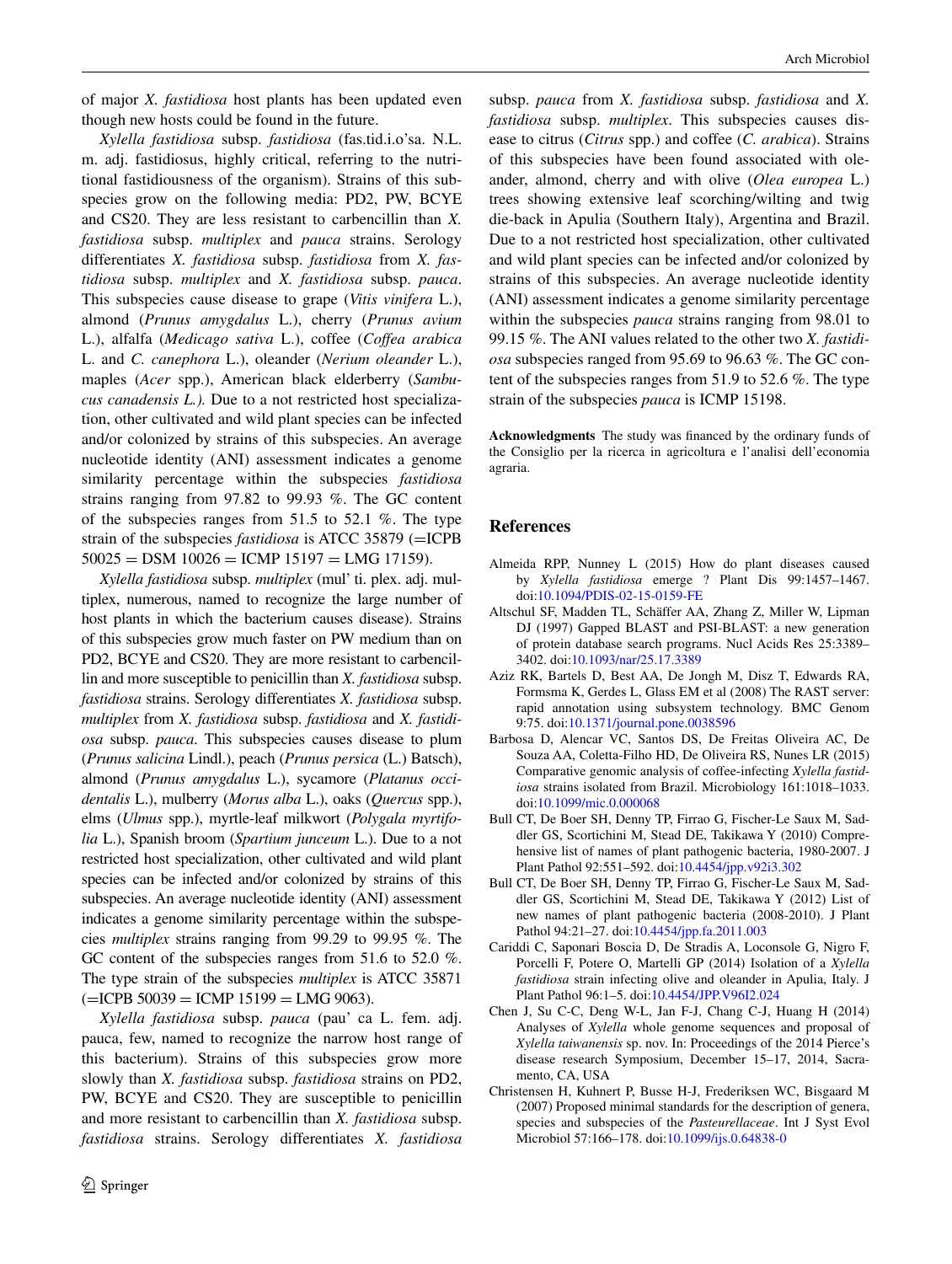- <span id="page-8-8"></span>Chun J, Rainey FA (2014) Integrating genomics into the taxonomy and systematics of the *Bacteria* and *Archaea*. Int J Syst Evol Microbiol 64:316–324. doi[:10.1099/ijs.0.054171-0](http://dx.doi.org/10.1099/ijs.0.054171-0)
- <span id="page-8-32"></span>Coletta-Filho HD, Francisco CS, Lopes JRS, De Oliveira AF, Da Silva LFO (2016) First report of olive leaf scorch in Brazil, associated with *Xylella fastidiosa* subsp. *pauca*. Phytopathol Medit. doi[:10.14601/Phytopathol\\_Mediterr-17259](http://dx.doi.org/10.14601/Phytopathol_Mediterr-17259)
- <span id="page-8-26"></span>Da Silva VS, Shida CS, Rodrigues FB, Ribeiro DCD, De Souza AA, Coletta-Filho ED, Machado MA, Nunes LR et al (2007) Comparative genomic characterization of citrus-associated *Xylella fastidiosa* strains. BMC Genom 8:474. doi:[10.1186/1471-2164-8-474](http://dx.doi.org/10.1186/1471-2164-8-474)
- <span id="page-8-25"></span>De Mello Varani A, Souza RC, Nakaya HI, De Lima WC, De Almeida LGP, Kitajima EW, Chen J, Civerolo E, Vasconcelos ATR et al (2008) Origins of the *Xylella fastidiosa* prophage-like regions and their impact in genome differentiation. PLoS One 3:e4059. doi[:10.1371/journal.pone.0004059](http://dx.doi.org/10.1371/journal.pone.0004059)
- <span id="page-8-30"></span>Digiaro M, Valentini F (2015) The presence of *Xylella fastidiosa* in Apulia region (Southern Italy) poses a serious threat to the whole Euro-Mediterranean region. Centre International de Hautes Etudes Agronomiques Méditerranéennes Watch Letter, no 33
- <span id="page-8-0"></span>EFSA Panel on Plant Health (2015) Scientific opinion on the risks to plant health posed by *Xylella fastidiosa* in the EU territory, with the identification and evaluation of risk reduction options. EFSA J 13:3989
- <span id="page-8-34"></span>European Plant Protection Organization (2004) Diagnostic protocol for regulated pests. *Xylella fastidiosa*. Bull OEPP/Eppo Bull 24:187–192. doi[:10.1111/j.1365-2338.2004.00718.x](http://dx.doi.org/10.1111/j.1365-2338.2004.00718.x)
- <span id="page-8-7"></span>European Plant Protection Organization (2015) *Xylella fastidiosa* detected in Alpes-Maritimes, mainland France. Reporting Service no 10, 180
- <span id="page-8-29"></span>Giampetruzzi A, Chiumenti M, Saponari M, Donvito G, Italiano A, Loconsole G, Boscia D, Cariddi C, Martelli GP et al (2015) Draft genome sequence of the *Xylella fastidiosa* CoDiRO strain. Genome Announc 3:e01538-14. doi[:10.1128/](http://dx.doi.org/10.1128/genomeA.01538-14) [genomeA.01538-14](http://dx.doi.org/10.1128/genomeA.01538-14)
- <span id="page-8-16"></span>Goris J, Konstantinidis KT, Klappenbach JA, Coenye T, Vandamme P, Tiedje JM (2007) DNA–DNA hybridization values and their relation to whole-genome sequence similarities. Int J Syst Evol Microbiol 57:81–91. doi:[10.1099/ijs.0.64483-0](http://dx.doi.org/10.1099/ijs.0.64483-0)
- <span id="page-8-33"></span>Guan W, Shao J, Elbeaino T, Davis RE, Zhao T, Huang Q (2015) Specific detection and identification of American mulberry-infecting and Italian olive-associated strains of *Xylella fastidiosa* by polymerase chain reaction. PLoS One 10:e0129330. doi[:10.1371/](http://dx.doi.org/10.1371/journal.pone.0129330) [journal.pone.0129330](http://dx.doi.org/10.1371/journal.pone.0129330)
- <span id="page-8-21"></span>Guindon S, Gascuel O (2003) A simple, fast and accurate algorithm to estimate large phylogenies by maximum likelihood. Syst Biol 52:696–704. doi[:10.1080/10635150390235520](http://dx.doi.org/10.1080/10635150390235520)
- <span id="page-8-31"></span>Haelterman RM, Tolocka PA, Roca ME, Guzman FA, Fernandez FD, Otero ML (2015) First presumptive diagnosis of *Xylella fastidiosa* causing olive scorch in Argentina. J Plant Pathol 97:393. doi[:10.4454/JPP.V97I2.023](http://dx.doi.org/10.4454/JPP.V97I2.023)
- <span id="page-8-14"></span>Huson DH, Bryant D (2006) Application of phylogenetic networks in evolutionary studies. Mol Biol Evol 23:254–267. doi[:10.1093/](http://dx.doi.org/10.1093/molbev/msj030) [molbev/msj030](http://dx.doi.org/10.1093/molbev/msj030)
- <span id="page-8-19"></span>Jacques M-A, Denancé N, Legendre B, Morel E, Briand M, Mississipi S, Durand K, Olivier V, Portier P et al (2015) New variants of coffee-infecting *Xylella fastidiosa* issued from homologous recombination. Appl Environ Microbiol. doi[:10.1128/AEM.03299-15](http://dx.doi.org/10.1128/AEM.03299-15)
- <span id="page-8-9"></span>Kim M, Oh H-S, Park S-C, Chun J (2014) Towards a taxonomic coherence between average nucleotide identity and 16S rRNA gene sequence similarity for species demarcation of prokaryotes. Int J Syst Evol Microbiol 64:346–351. doi[:10.1099/](http://dx.doi.org/10.1099/ijs.0.059774-0) [ijs.0.059774-0](http://dx.doi.org/10.1099/ijs.0.059774-0)
- <span id="page-8-15"></span>Konstantinidis KT, Tiedje JM (2005) Genomic insights that advance the species definition for prokaryotes. Proc Natl Acad Sci USA 102:2567–2572. doi:[10.1073/pnas.0409727102](http://dx.doi.org/10.1073/pnas.0409727102)
- <span id="page-8-24"></span>Kung SH, Almeida RPP (2011) Natural competence and recombination in the plant pathogen *Xylella fastidiosa*. Appl Environ Microbiol 77:5278–5524. doi:[10.1128/AEM.00730-11](http://dx.doi.org/10.1128/AEM.00730-11)
- <span id="page-8-3"></span>Lapage SP, Sneath PHA, Lessel EF, Skerman VBD, Seeliger HPR, Clark VA (1992) International code of nomenclature of bacteria 1990. Revision bacteriological code. American Society for Microbiology, Washington
- <span id="page-8-13"></span>Lerat E, Daubin V, Moran NA (2003) From gene trees to organismal phylogeny in Prokaryotes: the case of the  $\gamma$ –Proteobacteria. PLoS Biol 1:e19. doi[:10.1371/journal.pbio.0000019](http://dx.doi.org/10.1371/journal.pbio.0000019)
- <span id="page-8-23"></span>Leu LS, Su CC (1993) Isolation, cultivation and pathogenicity of *Xylella fastidiosa*, the causal bacterium of pear leaf scorch disease in Taiwan. Plant Dis 77:642–646
- <span id="page-8-6"></span>Loconsole G, Potere O, Boscia D, Altamura G, Djelouah K, Elbeaino T, Frasheri D, Lorusso D, Palmisano F et al (2014) Detection of *Xylella fastidiosa* in olive trees by molecular and serological methods. J Plant Pathol 96:7–14. doi[:10.4454/JPP.V96I1.041](http://dx.doi.org/10.4454/JPP.V96I1.041)
- <span id="page-8-17"></span>Maiden MCJ, Bygraves JA, Feil E, Morelli G, Russell JE, Urwin R, Zhang Q, Zhou J, Zurth K et al (1998) Multilocus sequence typing: a portable approach to the identification of clones within populations of pathogenic microorganisms. Proc Natl Acad Sci USA 95:3140–3145
- <span id="page-8-11"></span>Marcelletti S, Scortichini M (2014) Definition of plant-pathogenic *Pseudomonas* genomospecies of the *P. syringae* complex through multiple comparative approaches. Phytopathology 104:1274–1282. doi:[10.1094/PHYTO-12-13-0344-R](http://dx.doi.org/10.1094/PHYTO-12-13-0344-R)
- <span id="page-8-12"></span>Marcelletti S, Scortichini M (2015) Comparative genomic analyses of multiple *Pseudomonas* strains infecting *Corylus avellana* trees reveal the occurrence of two genetic clusters with both common and distinctive virulence and fitness traits. PLoS One 10:e0131112. doi[:10.1371/journal.pone.0131112](http://dx.doi.org/10.1371/journal.pone.0131112)
- <span id="page-8-28"></span>Nunney LR, Yuan X, Bromley RE, Stouthamer R (2012) Detecting genetic introgression: high levels of intersubspecific recombination found in *Xylella fastidiosa* in Brazil. Appl Environ Microbiol 78:4702–4714. doi[:10.1128/AEM.01126-12](http://dx.doi.org/10.1128/AEM.01126-12)
- <span id="page-8-5"></span>Nunney LR, Schuenzel EL, Scally M, Bromley RE, Stouthamer R (2014) Large-scale intersubspecific recombination in the plantpathogenic bacterium *Xylella fastidiosa* is associated with the host shift to mulberry. Appl Environ Microbiol 80:3025–3033. doi[:10.1128/AEM.04112-13](http://dx.doi.org/10.1128/AEM.04112-13)
- <span id="page-8-22"></span>Paradis E, Claude J, Strimmer K (2004) APE: analyses of phylogenetics and evolution in R language. Bioinformatics 20:289–290. doi[:10.1093/bioinformatics/btg412](http://dx.doi.org/10.1093/bioinformatics/btg412)
- <span id="page-8-18"></span>Poptsova MS, Gogarten JP (2007) BranchClust: a phylogenetic algorithm for selecting gene families. BMC Bioinform 8:120. doi[:10.1186/1471-2105-8-120](http://dx.doi.org/10.1186/1471-2105-8-120)
- <span id="page-8-1"></span>Purcell AH (2008) Transmission of *Xylella fastidiosa* bacteria by xylem-feeding insects. In: Capinera JL (ed) Encyclopedia of entomology. Springer, Dordrecht, pp 3885–3886
- <span id="page-8-10"></span>Ramasamy D, Mishra AK, Lagier JC, Padhmanabhan R, Rossi M, Sentausa E, Raoult D, Fournier PE (2014) A polyphasic strategy incorporating genomic data for the taxonomic description of novel bacterial species. Int J Syst Evol Microbiol 64:384–391. doi[:10.1099/ijs.0.057091-0](http://dx.doi.org/10.1099/ijs.0.057091-0)
- <span id="page-8-20"></span>Richter M, Rosselló-Móra R (2009) Shifting the genomic gold standard for the prokaryotic species definition. Proc Natl Acad Sci USA 106:19126–19131. doi:[10.1073/pnas.0906412106](http://dx.doi.org/10.1073/pnas.0906412106)
- <span id="page-8-27"></span>Rodriguez-R LM, Grajales A, Arrieta-Ortiz ML, Salazar C, Restrepo S, Bernal A (2012) Genome-based phylogeny of the genus *Xanthomonas*. BMC Microbiol 12:43. doi[:10.1186/1471-2180-12-43](http://dx.doi.org/10.1186/1471-2180-12-43)
- <span id="page-8-4"></span>Scally M, Schuenzel EL, Stouthamer R, Nunney L (2005) Multilocus sequence type system for the plant pathogen *Xylella fastidiosa* and relative contribution of recombination and point mutation to clonal diversity. Appl Environ Microbiol 71:8491–8499. doi[:10.1128/AEM.71.12.8491-8499.2005](http://dx.doi.org/10.1128/AEM.71.12.8491-8499.2005)
- <span id="page-8-2"></span>Schaad NW, Postnikova E, Lacy G, Fatmi M, Chang CJ (2004a) *Xylella fastidiosa* subspecies: *X. fastidiosa* subsp. *piercei*, subsp.